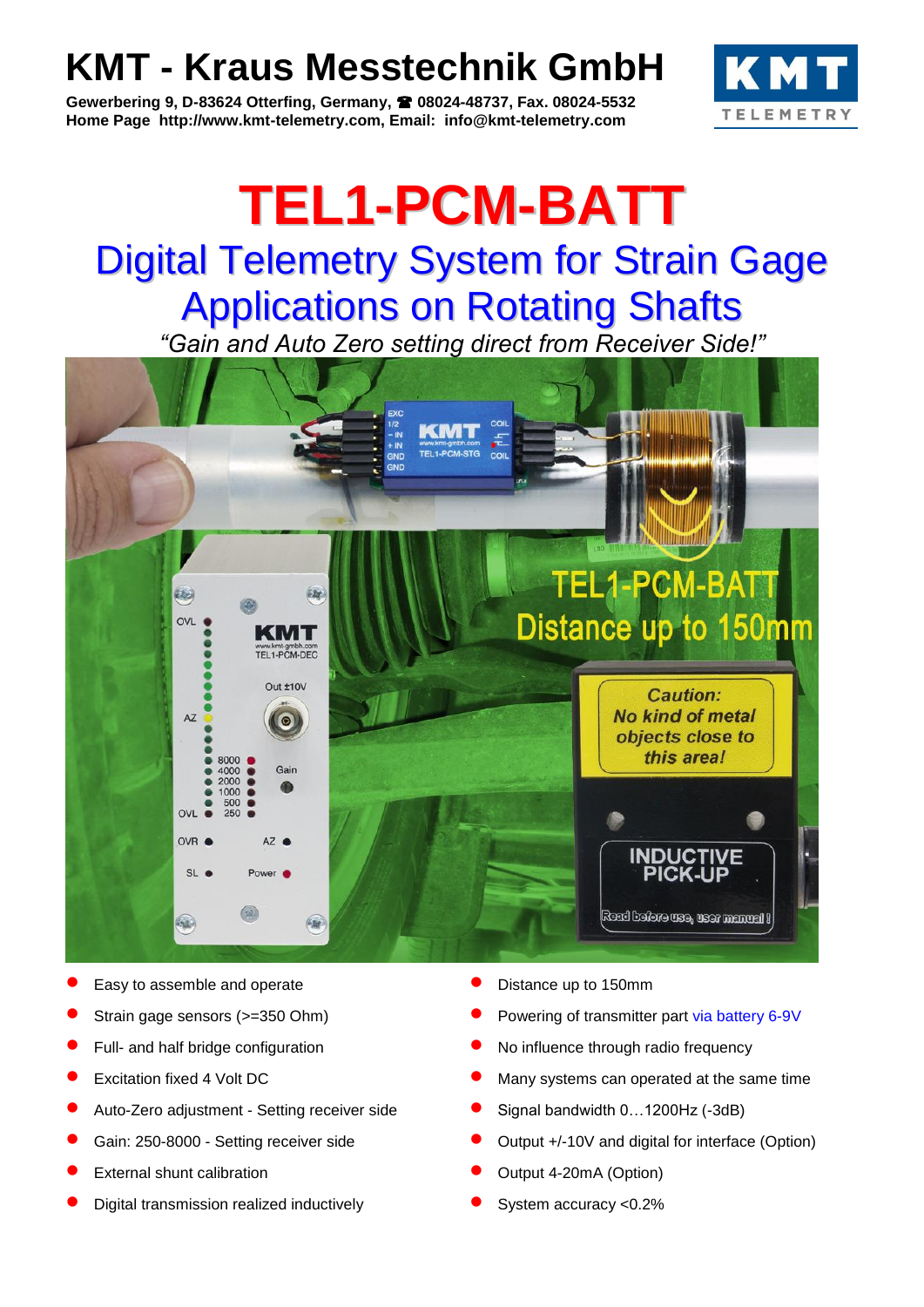#### **General Description**

The TEL1-PCM single-channel telemetry system offers the easiest handling for the wireless transmission of strain gage signals from rotating shafts. The very small encoder 35 x 18 x 12 mm with a weight of 13g. The transmitter (encoder) part is simply mounted on the rotating shaft with a special fiber reinforced tape.

The data transfer between transmitter and receiver is digital. The powering of the transmission part by the TEL1-PCM BATT is supplied by 6-9V battery.

#### **Functional Description**

The TEL1-PCM-BATT transmitter provides a pulse code modulated signal (PCM) to an induction winding around the shaft. The magnetic field of this winding enables the inductive transmission of the signal from coil to pickup. From there the signal is transferred by cable (5 m) to the receiver. The maximum distance between the transmitter coil and the pickup is 150mm.

The receiver unit offers a BNC connector at the front panel with analog outputs  $\pm$  10 V and a optional a digital output for PCM interface ECIA100 (for notebooks) or IF16 (PCI Desktop). An LED bar indicator shows the actual level and a successful Auto Zero calibration. Overload is indicated by the last LED´s in pos. or neg. direction of the bar graph. These OVL-LED´s operate in peak-hold mode and are reset by pressing the overload switch.

Strain gage sensors (>=350 Ohm) in full- and half- bridge configuration can be directly connected to the transmitter. The excitation is fixed to 4 Volt DC and the gain is set by the gain switch on the receiver side. An auto-zero (AZ) adjustment is executed by pressing the AZ button on the front side of the receiver. The successful AZ operation is indicated by a yellow LED in the middle of the LED bar indicator. The yellow LED flashes as long as the AZ is in progress. When the AZ completes the LED continuously illuminates. A continued flashing of the yellow LED indicates some error in the AZ electronics. In this case please contact the support of KMT. The AZ setting is stored in a Flash-RAM and thus is not lost during power-off. Use only shielded sensor cable.

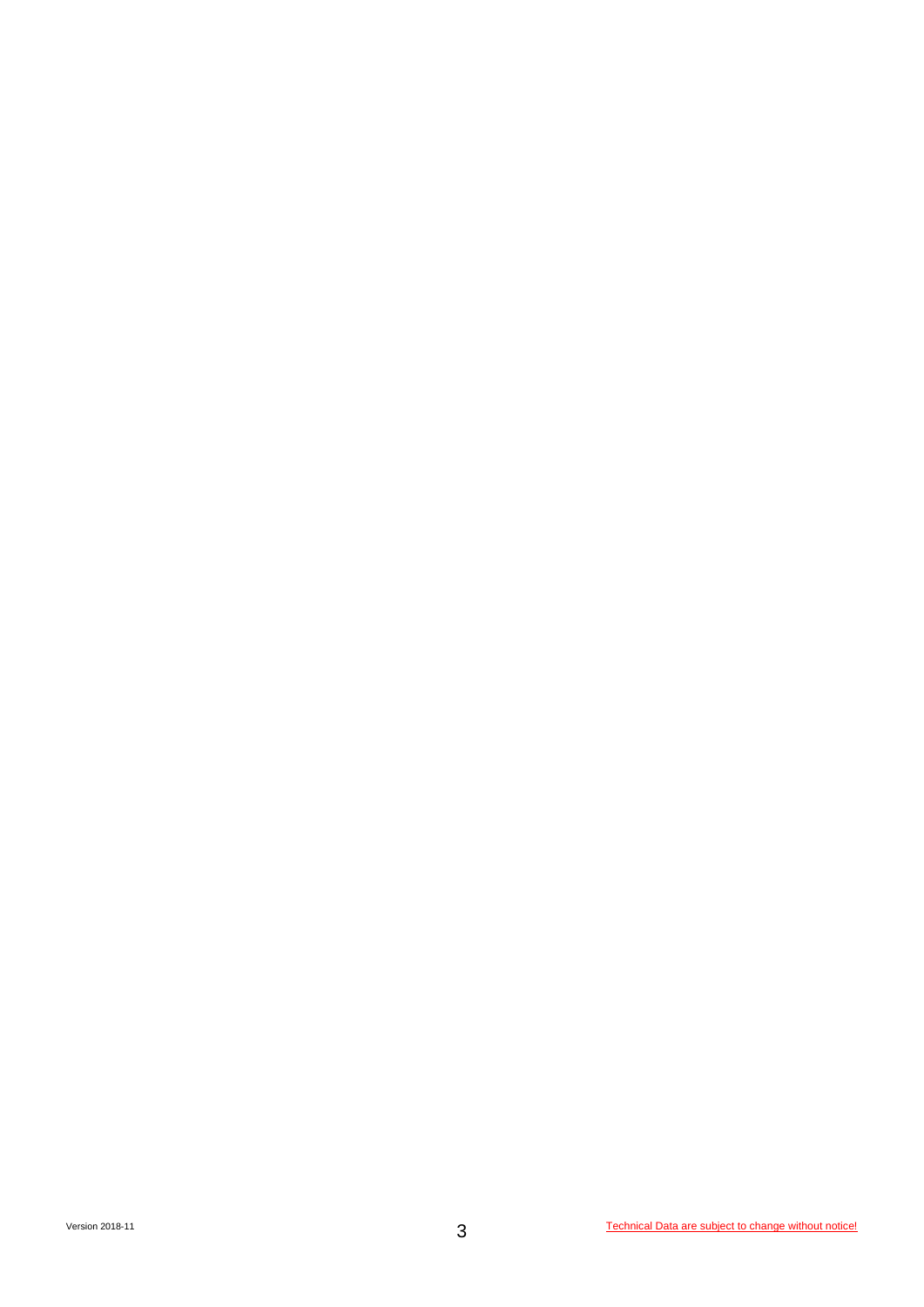### **Technical Data**

TEL1-PCM-STG-BATT

Straingage: Full and 1/2 bridge >=350 Ohm,



|                        | Excitation: 4 VDC (fixed)                                               |                   |                       |  |  |  |  |
|------------------------|-------------------------------------------------------------------------|-------------------|-----------------------|--|--|--|--|
|                        | Gain: 250; 500; 1000; 2000; 4000; 8000 (select able from receiver side) |                   |                       |  |  |  |  |
|                        | Gain                                                                    | <b>Resolution</b> | <b>Autozero range</b> |  |  |  |  |
|                        | 250                                                                     | 12 bit            | 100%                  |  |  |  |  |
|                        | 500                                                                     | 12 bit            | 200%                  |  |  |  |  |
|                        | 1000                                                                    | 12 bit            | 400%                  |  |  |  |  |
|                        | 2000                                                                    | 12 bit            | 400%                  |  |  |  |  |
|                        | 4000                                                                    | 12 bit            | 400%                  |  |  |  |  |
|                        | 8000                                                                    | 11 bit            | 400%                  |  |  |  |  |
|                        | Analog signal bandwidth: 0 - 1200 Hz (-3 dB)                            |                   |                       |  |  |  |  |
|                        | Operating temperature: - 10 to + 80 $^{\circ}$ C                        |                   |                       |  |  |  |  |
| Sampling rate 6.944kHz |                                                                         |                   |                       |  |  |  |  |
|                        | Dimensions: 35 x 18 x 12mm (without connectors)                         |                   |                       |  |  |  |  |
|                        | Weight: 13 grams                                                        |                   |                       |  |  |  |  |
|                        | Static acceleration: up to 1000g                                        |                   |                       |  |  |  |  |
|                        | TEL1 PCM BATT Powering: By battery 6-9V                                 |                   |                       |  |  |  |  |
|                        | Power consumption: 70mA                                                 |                   |                       |  |  |  |  |
|                        | Housing: splash-water resistant (except the connector pins)             |                   |                       |  |  |  |  |



with female K type thermocouple connector



with solder pins for thermocouple

Analog signal bandwidth: 0 - 10 Hz (-3 dB) Accuracy: +/-0.5 % (without sensor) Operating temperature: - 10 to + 80 °C Dimensions: 35 x 18 x 12mm (without th-connector) Weight: each module 13 grams (with epoxy resin) Static acceleration: up to 3000g **(housing not filled with epoxy resin)** Static acceleration: up to 10000g **(housing filled with epoxy resin and without solder pins and external capacitor!)** Powering: Battery with 6-9V, Power consumption: 70mA Housing: splash-water resistant IP65 **(except the connector pins)**

#### **TEL1-PCM-TH-K - Select Gain 250!** *At Gain 500 multiply the values x2, Gain 1000 with x4*

*Max. Voltage output at receiver is +10V!*

|              |                   | <b>Output at receiver (DEC)</b> |      |      |
|--------------|-------------------|---------------------------------|------|------|
|              | <b>Calibrator</b> | <b>Normal</b>                   | Min. | Max. |
| $\mathbf{C}$ | out (mV)          | (V)                             | (V)  | (V)  |
| 0            | $-1.203$          | 0,06                            | 0,01 | 0,11 |
| 50           | 0.820             | 0,50                            | 0,45 | 0,55 |
| 100          | 2.893             | 1,00                            | 0,95 | 1,05 |
| 150          | 4.935             | 1,50                            | 1,45 | 1,55 |
| 200          | 6.935             | 1,98                            | 1,93 | 2,03 |
| 250          | 8.950             | 2,46                            | 2,41 | 2,51 |
| 300          | 11.005            | 2,98                            | 2,93 | 3,03 |
| 350          | 13.090            | 3,45                            | 3,40 | 3,50 |
| 400          | 15.194            | 3,95                            | 3,90 | 4,00 |
| 450          | 17.313            | 4,46                            | 4,41 | 4,51 |
| 500          | 19.441            | 4,96                            | 4,91 | 5,01 |
| 550          | 21.573            | 5,47                            | 5,42 | 5,52 |
| 600          | 23.702            | 5,99                            | 5,94 | 6,04 |
| 650          | 25.822            | 6,49                            | 6,44 | 6,54 |
| 700          | 27.926            | 6,99                            | 6,94 | 7,04 |
| 750          | 30.010            | 7,49                            | 7,44 | 7,54 |
| 800          | 32.072            | 7,99                            | 7,94 | 8,04 |
| 850          | 34.110            | 8,46                            | 8,41 | 8,51 |
| 900          | 36.123            | 8,94                            | 8,89 | 8,99 |
| 950          | 38.110            | 9,42                            | 9,37 | 9,47 |
| 1000         | 40.072            | 9.90                            | 9,85 | 9.95 |

*Calibrator OMEGA CA71S3, measure at a clamping point temperature of 30°C (after 30 min run time)*